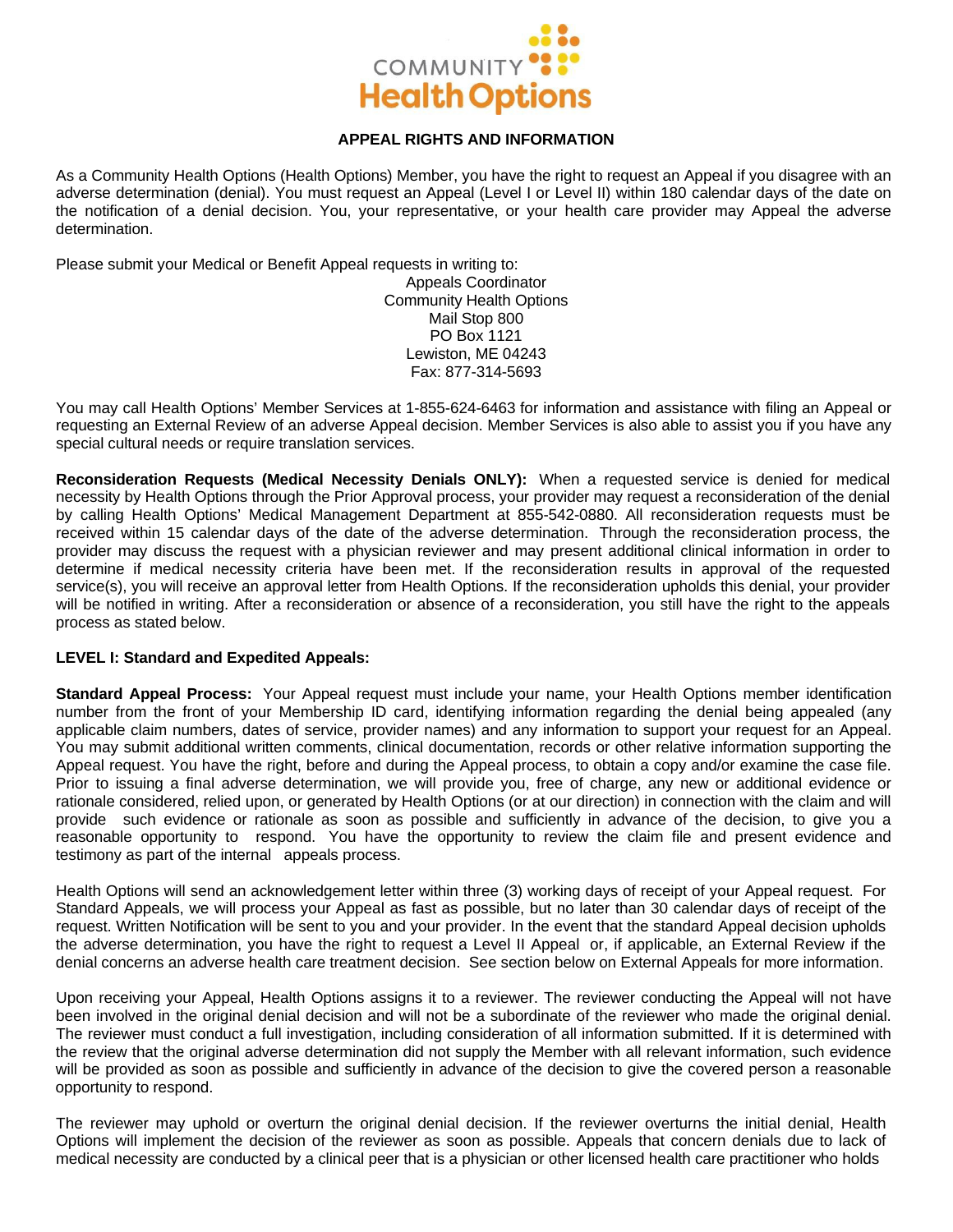a non-restricted license in a state of the United States, is board certified in the same or similar specialty as typically manages the medical condition, procedure or treatment under review, and whose compensation does not depend, directly or indirectly, upon the quantity, type or cost of the medical condition, procedure or treatment that the physician or other licensed health care practitioner approves or denies on behalf of a carrier who is in a similar medical specialty as typically manages the medical condition, procedure, or treatment as deemed appropriate.

**Expedited (fast) Appeal Process:** You may be eligible for an expedited Appeal if your Appeal involves services that, if delayed, could seriously jeopardize your health or your ability to regain maximum function. You should work with your provider to request an expedited Appeal. We will grant an expedited review of any Appeal for services concerning (1) an Inpatient admission, (2) availability of care, or (3) continued health care or services for a Member who has Medical Emergency Services and has not been discharged from the Hospital where Medical Emergency Services were provided. A verbal request for an expedited Appeal can be made by calling Health Options' Medical Management at 1-855-542- 0880. Within 24 hours of receiving the request for the Appeal, or on the first business day following after-hours or weekend requests, Health Options will notify your provider of all information required to evaluate the Appeal and render a decision. You or your provider will be notified of the Appeal decision by Community Health Options as expeditiously as the medical condition requires, but no later than 72 hours after the request is received. The Appeal decision is given to the Member and/or the provider telephonically on the day of decision. Written notification is sent to the provider and the Member within two (2) working days of the Appeal decision. In the event that the expedited Appeal decision upholds the adverse determination, you have the right to request a Level II Appeal (Maine Plans only\*) or, if applicable, an External Review if the denial concerns an adverse health care treatment decision. An External Review may be filed at the same time as an expedited Level I Appeal, if applicable. See below section on External Reviews for more information

**LEVEL II Appeals:** Must be filed within 180 days of Level I denial. If an adverse benefit determination is upheld (Appeal denied) at the Level I Appeal, you, your representative, or your provider may request a Level II Appeal. Submit a request for a Level II Appeal in writing to Health Options using the Health Options address listed above. You may also call Health Options' Member Services at 1-855-624-6463 for help submitting the Appeal. Members enrolled in individual Plans may bypass the Level II Appeal and request an external review if the Appeal concerns an adverse health care treatment decision. See below for more information about External Reviews.

For Level II Appeals, Health Options will appoint a panel of people who were not involved in the initial denial or Level I Appeal decision to review the appeal and render a decision. You or your representative have a right to: attend the hearing in person or by telephone; present the case before the panel; submit supporting information before and during the Appeal; ask questions of the panel; be assisted by a representative; and obtain information, including the medical file related to the Appeal, free of charge (including criteria for appeal decision and/or any additional evidence submitted).

Prior to issuing a final adverse determination, we will provide you, free of charge, any new or additional evidence or rationale considered, relied upon, or generated by Health Options, (or at our direction) in connection with the claim and will provide such evidence or rationale as soon as possible and sufficiently in advance of the decision, to give you a reasonable opportunity to respond. You have the opportunity to review the claim file and present evidence and testimony as part of the internal appeals process.

The panel will make a determination on a Level II Appeal within 45 calendar days of receipt of the request if you attend the hearing. The panel will make a determination on a Level II Appeal within 30 calendar days of receipt of the request if you do not attend the hearing. If you request to attend the Level II hearing, you will be given notice of the hearing 15 calendar days in advance of the hearing date. Health Options will not unreasonably deny a request for postponement of the review. The Level II Appeal decision letter is sent to you and your provider within five (5) business days of the Appeal decision. If the Level II Appeal concerns a medical necessity denial, the panel will include a minimum of one clinical peer.

#### **Additional Information for Concurrent Review Appeal of Previously Approved Services:**

In cases where an Appeal is filed for a current course of treatment coverage, the care will be continued as long as all of the following criteria are met:

- The Appeal was filed in a timely fashion;
- The Appeal involved the termination, suspension, or reduction of a previously authorized course of treatment;
- The services were ordered by an authorized provider; and
- The original period covered by the authorization has not expired.

#### **Requests for Non-Formulary Exception-to-Coverage Drugs**

If a Non-Formulary Exception-to Coverage request is denied, Members may request that an independent review organization (IRO) review the exception request and denial of that request. If the exception-to-coverage request was standard in nature, the IRO must make a determination within 72 hours. If the exception-to-coverage request was expedited, the IRO must make a determination within 24 hours.